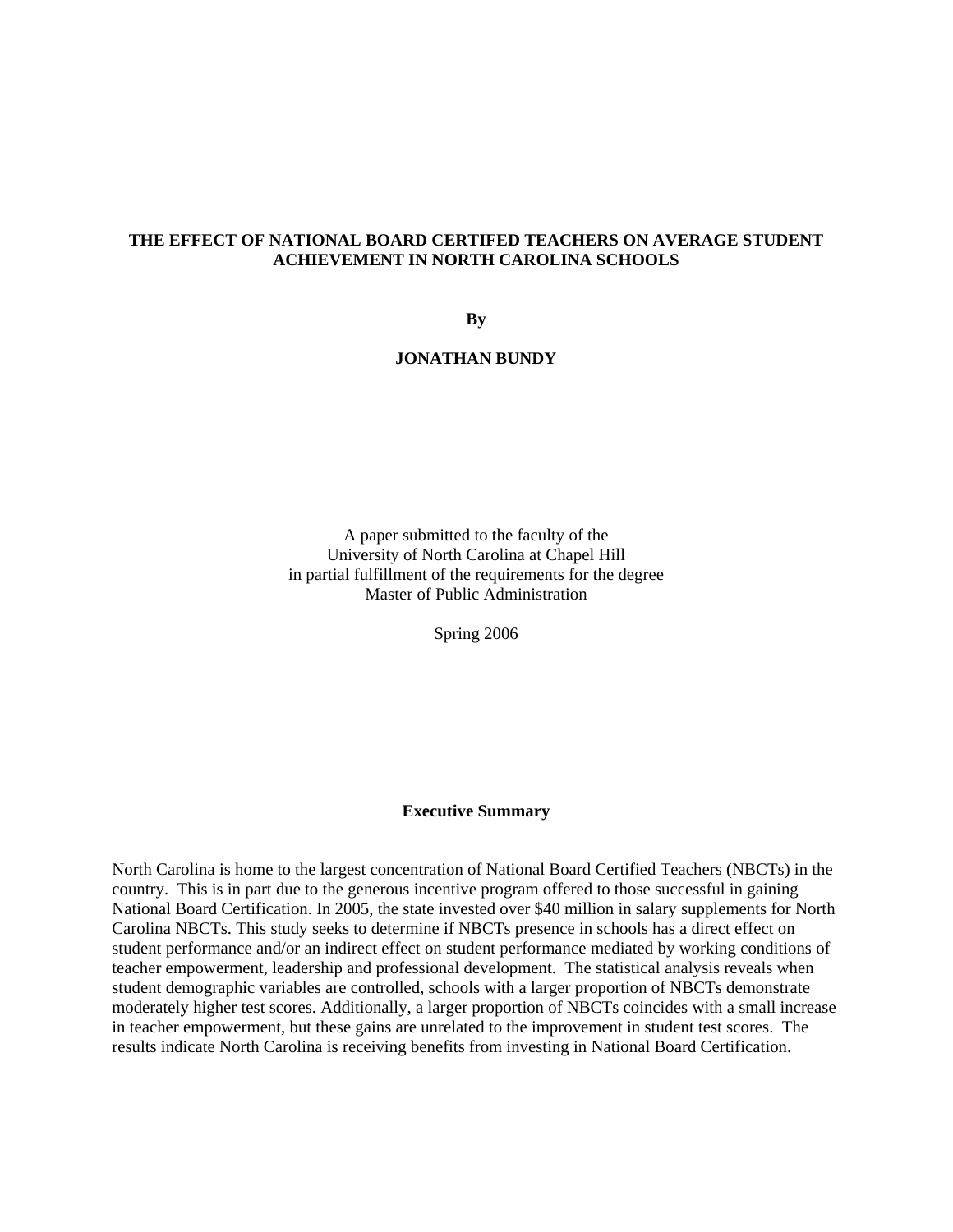## **Introduction and Background**

 In 1983, the United States Commission on Excellence in Education released the historic report, *A Nation at Risk.* The report warned the United States risked falling behind the rest of the world in economic competitiveness due to lagging student achievement (US Department of Education, 1983). In response to this looming crisis, the Carnegie Forum on Education and the Economy published *A Nation Prepared*: *Teachers for the 21st Century,* with an ambitious plan to ensure that a highly qualified teacher occupies every classroom (Carnegie Forum on Education and the Economy, 1986). The commission's emphasis on teacher quality was justified, as the quality of the teacher is consistently found to be an important predictor of student achievement (Goldhabler, 2002; Ferguson, 1998; Haycock, 1998). *A Nation Prepared* recommended the creation of the National Board for Professional Teaching Standards (NBPTS, 1989) to establish high and rigorous standards for what teachers should know and be able to do and to certify teachers who meet those standards.

NBPTS identifies quality teaching through an extensive review of teacher portfolios and assessment centers. Teachers' assessments are judged against five core propositions NBPTS believes represent what a teacher should know and be able to do. (See **APPENDIX 1**, for the five propositions). Teachers often spend over a year developing video portfolios and evidence of teaching improvement in preparation for certification. The process is rigorous, as indicated by the 48 percent passage rate for those attempting certification (Goldhabler & Anthony, 2004). Teachers who pass the board's standards are referred to as National Board Certified Teachers (NBCTs).

 Since the first class of NBCTs in 1994, states have offered incentives to encourage teachers to become board certified. Over 500 local school districts and all 50 states offer incentives or recognition of National Board Certification. No state has been more successful in promoting National Board Certification than North Carolina. In 2005, North Carolina had the largest population of NBCTs, with 9,814 certified teachers, representing over 20 percent of all NBCTs. North Carolina's success in encouraging National Board Certification can be attributed in part to former Governor Jim Hunt's support of the program, both as the founding Board Chair of the NBPTS and as the major proponent of North Carolina's generous incentive program. Inducements include a 12 percent salary bonus for the ten-year life of the National Board Certification, reimbursement of the \$2300 certification fee, and paid time off to prepare certification portfolios. This program represents an increasing educational investment by the state, as the salary supplement alone cost the state over \$40 million in 2005, up from \$30 million in 2004.

The large expense of NBCT incentives has increased pressure to show student achievement results from National Board certification. Critics of the program have suggested there is no established link between NBCTs and enhancements to student achievement (Podgursky, 2001). Others have suggested a market-based approach to rewarding teachers is a better use of educational resources (Stone, 2002). In response, this study serves to investigate the effectiveness of the state's NBCT incentive program, by measuring its impact on raising student achievement.

## **Review of Literature**

The research on the effects of NBCTs on student achievement is limited due to the small population of NBCTs until recent years. Early scholarship on NBCTs focused on the question of whether the certification process correctly identifies highly skilled teachers. In a case study of teachers preparing for the board certification assessment, Van Driel, Beijaard, & Verloop (2001) found the assessment more accurately determined the candidates' ability to articulate the NBPTS values rather than to demonstrate them, indicating the assessment system could result in false positive results. Similarly, others argue the certification assessment is not sufficient to identify quality teachers, as it only provides a snapshot of the candidate's skills (Schutz & Moss, 2004). Further research into the effects of NBCTs on student achievement may help determine if the NBPTS is identifying quality teaching.

 Small scale studies of NBCTs have found little difference between certified and non-certified teachers in relation to student achievement (Stephens, 2003; Stone, 2002). However, the statistical power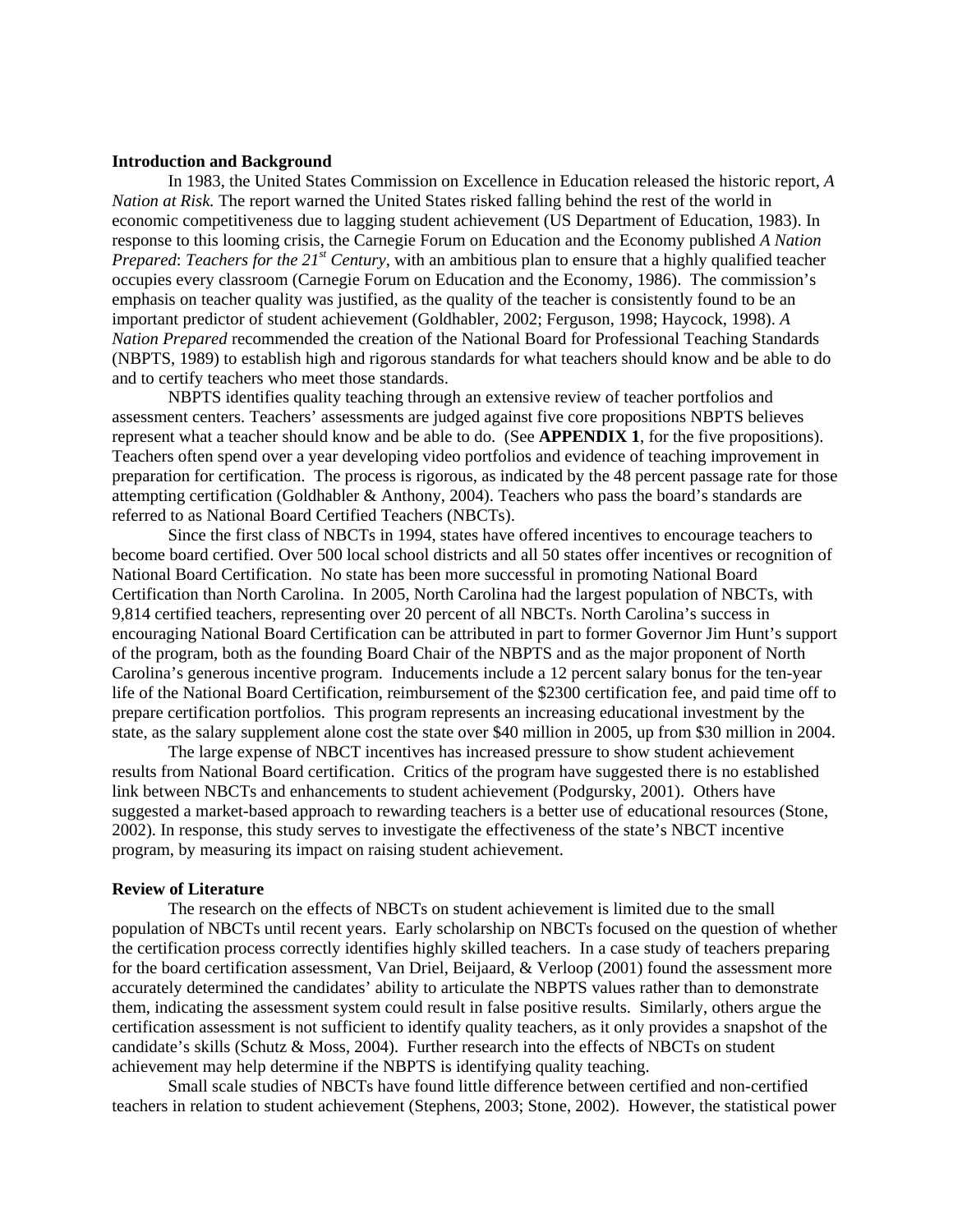of these studies was hampered by the small number of teachers in each study. Additionally, the Stone study relied heavily on the Tennessee value-added system as a measure of teacher effectiveness. Under this approach, teachers would be rewarded solely based on measurable advances in achievement rather than on adherence to professional standards of teaching skills and knowledge. Use of this system has been seriously questioned as a means of determining teacher effectiveness (Kupermintz, 2003).

Some studies have found positive effects on student achievement by NBCTs. In a NBPTS funded study, Bond, Smith, Baker, & Hattie (2000) compared teachers who were successful in obtaining National Board Certification to those who attempted the process and failed. The researchers developed 13 measures of prototypic features of expert teachers through a meta-analysis of current research. The authors found NBCTs excelled in all 13 measures, and there was a statistically significant difference between successful candidates and those who had failed the assessment in 11 of the measures. The researchers also found students of successful candidates produced written assessments demonstrating higher understanding through more relational and abstract work.

 Two recent longitudinal studies suggest NBCTs' students outperform students of non-certified teachers. In a study of NBCTs in Arizona, Vandevoort and colleagues (2004) found NBCTs surpass their non-certified colleagues in student achievement in 75 percent of cases. The study found the added benefit of NBCT instruction was equal to approximately one extra month of instruction over the course of a school year. The first large longitudinal study of NBCTs was conducted in North Carolina over the course of three years with 200,000 students in grades 3-5 (Goldhabler & Anthony, 2004). The authors found NBCTs outperformed both non-NBCTs and teachers who had unsuccessfully attempted certification. However, the test score increases for students of NBCTs were modest.

This study seeks to build on this research and investigate the ways in which NBCTs affect student performance. To fully understand the effect of NBCTs on school-wide performance, potential mediating factors such as teacher working conditions must be examined. Positive teacher working conditions have been found to be precursors to successful school reform in low-performing schools (Taylor & Bogotch, 1993). Additionally, working conditions that support a school-wide professional community among teachers increase the likelihood of school reforms designed to improve student achievement (Louis, Marks, & Kruse, 1994). The Southeast Center for Teacher Working Conditions found a direct correlation between teacher-reported working conditions and student achievement in an analysis of data from the 2004 North Carolina Governor's Teacher Working Conditions Survey (Hirsch, 2004). The report found teacher perceptions of school leadership, professional development, teacher empowerment, and school facilities were associated with improved student achievement on North Carolina ABCs (the state's accountability program) assessments. This study seeks to determine if the presence of NBCTs in schools has a direct effect on student performance and/or an indirect effect on student performance mediated by working conditions of teacher empowerment, leadership and professional development.

 NBCTs may play a unique role in their schools that impact school-wide teacher working conditions. Evidence of NBCTs' active influence on their schools in Whitman's (2002) research found NBCTs were less likely than non-certified teachers to believe that student outcomes are dependent on external conditions. Often NBCTs take on leadership roles focused on improving student achievement in their schools after obtaining National Board Certification (Sato, Hyler, & Monte-Sano, 2002; Ralph, 2003). A survey of NBCTs found 99 percent of them were participating in leadership roles aimed at improving teacher quality or student achievement (NBPTS, 2001). Finally, three separate North Carolina studies found NBCTs seek and obtain leadership roles and are more likely to engage in professional development activities (Petty, 2002; O'Connor, 2003; Dagenhart, 2003). This is not entirely surprising, as one of the original goals in the NBPTS founding documents is to engage NBCTs in school transformation and reform through teacher leadership (NBPTS, 1989).

## **Purpose of the Study**

The purpose of this research is two-fold. First, this paper seeks to determine the relationship between the prevalence of NBCTs in North Carolina schools and school-wide student achievement, as defined by the state's ABCs assessments. Second, the paper will investigate the effect of NBCTs on the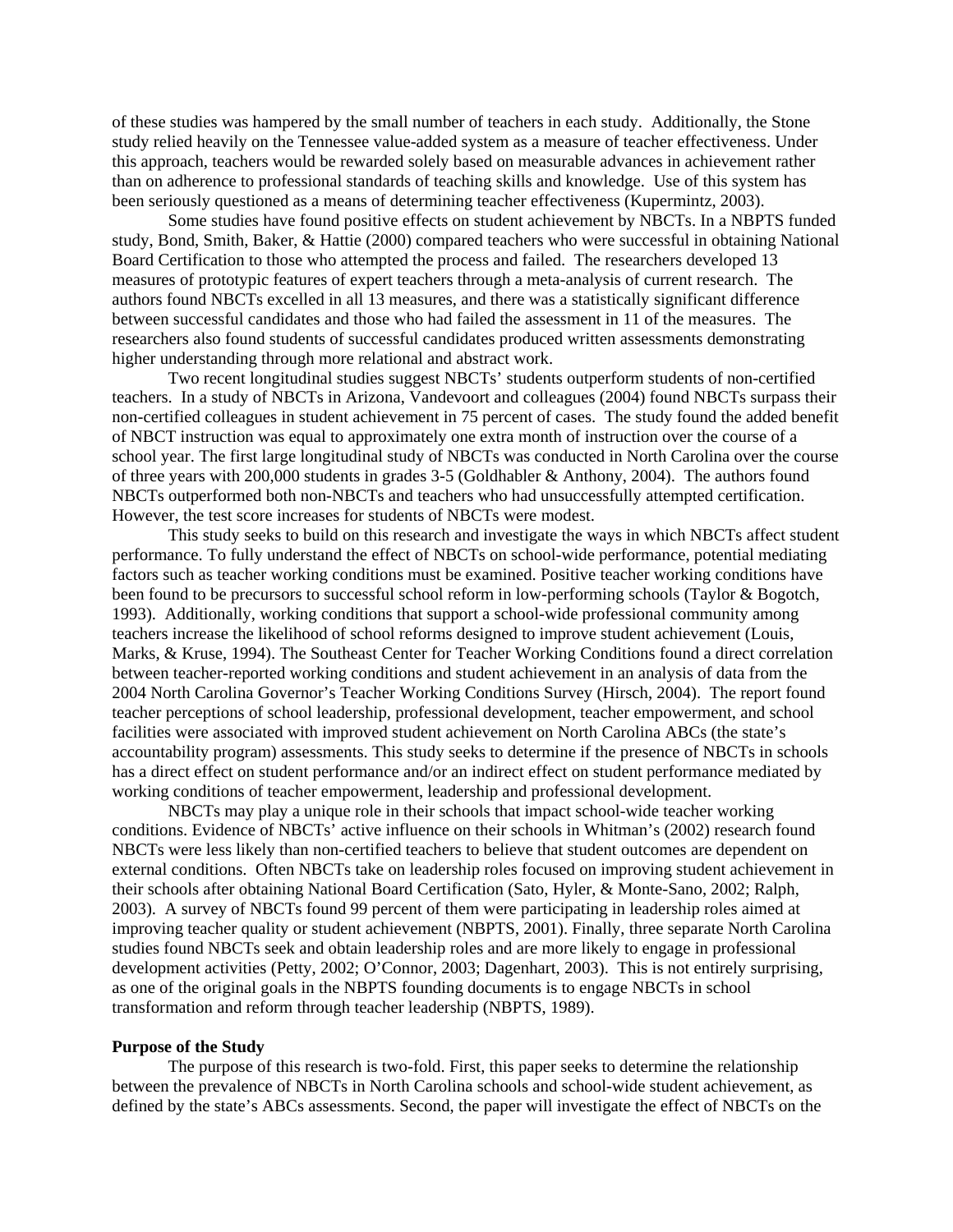mediating variable of teacher working conditions, indicated by teacher responses to the 2004 North Carolina Teacher Working Conditions Survey. The results of this research will aid state policy makers in determining if the state's investment in NBCT incentives is producing gains in school-wide student achievement. Additionally, this research will determine if NBCTs effects on school-wide student achievement are partly explained by their effect on teacher working conditions. The results may shed light on methods to better use NBCTs for school improvement.

## **Methodology**

The methodology for this study consists of testing a multi-variate regression model. This was done using a three-step process. First, ABCs composite test scores for the 2003-2004 school year were obtained from all North Carolina public schools from the North Carolina Department of Public Instruction (DPI) to serve as a measure of student achievement and the dependent variable. Variables for student racial composition, socioeconomic status, and teacher experience, provided by DPI, were added to the model to account for other factors commonly associated with student outcomes. The ratios of NBCTs in the teacher workforce for each school were calculated from the 2002-2003 school year rosters. Because teacher rosters are calculated in March of 2003, the 2002-2003 NBCT ratios were used to account for a full year of instruction before the March 2004 ABC assessments. A linear regression was computed to estimate the percentage of variance in student achievement explained by student racial composition, socioeconomic status, teacher experience, and NBCT status.

 Second, North Carolina schools were divided into quartiles (none, low, medium, high) based on the percentage of NBCTs in the school faculty. A univariate analysis of variance test (ANOVA) was run to determine if there is a statistically significant difference in the mean student performance scores between these groups. This test will help determine if there is a threshold percentage of NBCTs needed to have a statistically significant impact on student achievement.

 Third, to test the effect of NBCTs on teacher working conditions, this study used three of the five indices of teacher working conditions created by the Southeast Center for Teaching Quality (Hirsch, 2004): teacher empowerment, leadership, and professional development. Three linear regressions were computed to test if the effect of the ratio of NBCTs was statistically significant in explaining the variance in the indices of teacher empowerment, leadership, and professional development.

#### **Findings**

The results of the linear regression in step one show that the ratio of NBCTs in North Carolina classrooms is significantly (p<.05) predictive of student performance (See **Figure 1**, for full results); however, the effect is modest. Given these results, an increase in the ratio of NBCTs of 10 percent in a school would result in an ABC score increase of nearly one point on a hundred point scale. While these results appear insignificant, they must be viewed in the proper context. These findings are consistent with those found by Goldhabler & Anthony (2004), who found the increases in student achievement in NBCT classrooms to be relatively small. In contrast, this study examined the effects of NBCTs on the entire school. The results indicate NBCTs have a positive school-wide effect over and above student racial composition, and socioeconomic status.

 Not surprisingly, the effect of the racial composition of the schools, particularly the percent of African American students, explained the largest portion of variance in student achievement. This is consistent with a large body of literature indicating that race and socioeconomic status are the strongest predictors of student achievement (Sutton & Soderstrom, 2001). Additionally, the percentage of African American and Native American students in the school population was negatively correlated with schoolwide achievement. Contrary to expectations, the percent of students eligible for free and reduced lunch was not statistically significant in the model. Some research suggests that the effects of race and socioeconomic factors are highly correlated and when used together in a statistical model, the effect of socioeconomic factors mitigates the effect of race. Surprisingly, the opposite was found in this model, and this result should be viewed with caution.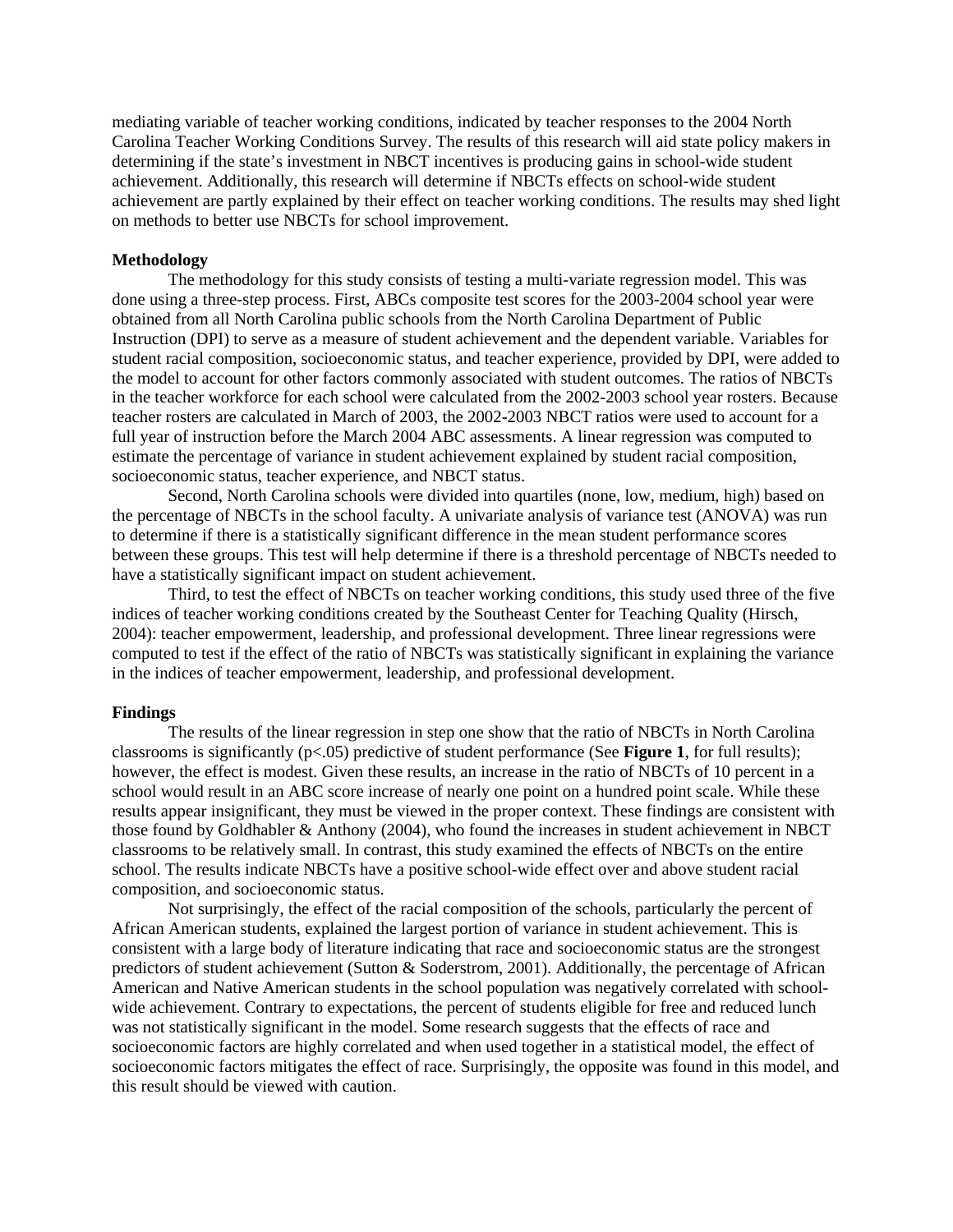The relative strength of different teacher qualification variables in the model suggests that National Board Certification has a greater effect on student achievement than other measures of teacher excellence. The percentage of teachers with advanced degrees did not contribute significantly to the variance in student test scores, suggesting that National Board Certification is a better indicator of teaching success than attaining a masters or doctorate degree. The percentage of teachers with a lateral entry license was negatively correlated with student achievement and contributed significantly to the variance in school-wide achievement. This result suggests the use of lateral entry teachers in North Carolina schools may be counteracting the positive effects of school improvement policies.

 The results of the ANOVA analysis in part two suggest school wide performance continues to rise as more NBCTs are added to the school workforce (see **Figure 2** for full results). The analyses show there is not a statistically significant difference in the student performance of schools without NBCTs and the low group. In contrast there is a significant difference between the performance of those schools without NBCTs and the medium and high groups. This suggests that schools will have to achieve a teaching staff composed of 3.6 percent to 7.4 percent of NBCTs to see a statistically significant improvement in student performance. Additionally, there is a statistically significant difference between the student achievement in the medium and high groups, confirming student performance gains continue to rise as additional NBCTs are added to staff.

With respect to teacher working conditions, the ratio of NBCTs explained a statistically significant portion of the variance in teacher-reported working conditions for the index of teacher empowerment ( $p<0.05$ ). The ratio of NBCTs was not significant in explaining the indices of professional development and leadership (see **Figure 3** for full results). This result suggests that teachers may have less direct control of professional development and leadership opportunities within a school than opportunities for empowerment. The power of the NBCT effect on empowerment is small and should be viewed in the context of school-wide effects on teacher working conditions. Additionally, the positive effect of NBCTs on teacher empowerment may explain a small part of the positive effect on student achievement.

#### **Limitations of the Study**

 The results of this study should be interpreted with caution due to the greater than average distribution of NBCTs in high performing schools and the tendency to assign higher performing students to more effective teachers (Goldhaber, Choi, & Kramer, 2004). However, in a study of North Carolina NBCTs, Goldhaber & Anthony (2004) found the distribution of NBCTs and high performing students to be unrelated to the student achievement gains of NBCTs' students found in the study.

 The conclusions of this study must be tempered by the questionable validity of using standardized tests as the sole criterion of teacher performance. This is a particularly relevant critique when evaluating NBCTs as there is evidence NBCTs are less likely to base lesson plans on improving testing performance and more likely to view standardized testing as a negative influence on student learning (Rapp, 2001).

## **Public Policy Implications**

#### *Cost Effectiveness*

The results of this study are consistent with the literature, which suggests students of NBCTs outperform students of non-certified teachers. This study found a small school-wide difference in student test scores in North Carolina schools with larger proportions of NBCTs. This suggests that the state is receiving a positive benefit from its investment in the current NBCT incentive program. This study does not offer an opinion concerning the cost effectiveness of the program; however, as the monetary investment in the program continues to grow with each additional teacher obtaining National Board Certification there will be increasing pressure to show a positive return on investment. A study by Goldhabler and Anthony (2004) estimated that the monetary incentives are more expensive than proven student achievement reforms, such as reducing class size. It should be noted this study was exploratory and this area deserves additional research. Policy makers should not make cost comparisons without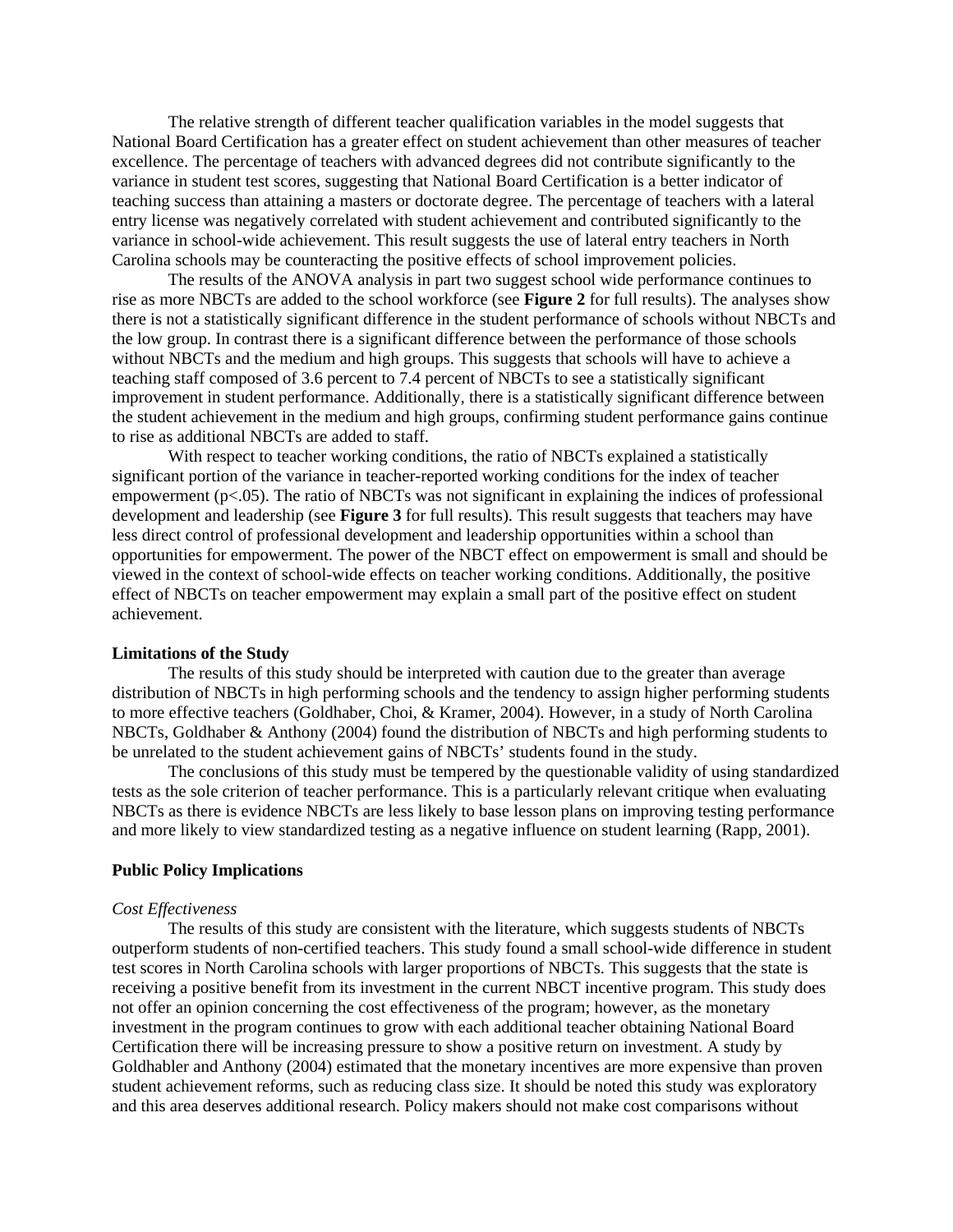taking into account the additional benefits of the NBCT incentive program, such as improvement in teacher working conditions and teacher retention.

## *Effects on Teacher Working Conditions*

 Recent scholarship in the area of teacher working conditions and the results of this study suggest that NBCTs effect on teacher working conditions deserves additional study. This study found the effect of NBCTs to be so small as to be inconsequential. This finding is surprising in light of research indicating NBCTs increased participation in leadership and professional development activities (Sato, et. al. 2002; Ralph, 2003; NBPTS, 2001; Petty, 2002; O'Connor, 2003; Dagenhart, 2003). The cause of this contradiction could simply be the concentration of NBCTs is currently too small to detect a relationship with teacher working conditions or NBCTs' skills could be underutilized within schools. A quote from the NBPTS president suggests this issue is already a concern for the National Board: "The challenge now is to further integrate them into decision making process, ensuring that their growing leadership capabilities do not go untapped" (NBPTS, 2001).

To fully gauge the effect of NBCTs on student performance future research must investigate the interaction between NBCTs with other teachers and administration in additional to the direct effect on student achievement. A better qualitative understanding of how NBCTs are utilized in schools could pave the way for school administrator trainings focusing on how to help administrators use the skills and knowledge of NBCTs to better realize potential gains in teacher working conditions and student achievement (Berry & Ferriter, 2006).

#### *Increasing the Concentration of NBCTs in North Carolina Schools*

This study has demonstrated increasing the concentration of NBCTs is likely to positively affect student performance. For this reason, state policy makers may want to consider requiring newly national board certified teachers to mentor other teachers seeking certification in their schools, or low-performing schools, for five years to be eligible for the 12 percent salary bonus. This would serve the dual purpose of insuring NBCT involvement with other teachers and encourage the increase in the percentage of NBCTs in schools. Currently no commitments are required of NBCTs to receive the bonus, yet there is evidence NBCTs are already regularly mentoring inexperienced teachers (National Governors Association, 2003). This new mentoring requirement could be particularly helpful increasing the number of NBCTs in hardto-staff schools with fewer resources to aid certification candidates.

## *Recruitment of NBCTs to Low-Performing Schools*

 Goldhabler and colleagues (2004) found NBCTs are less likely to teach in districts with high poverty and minority rates. This suggests the NBCT incentive dollars are unequally distributed to affluent school districts. North Carolina policy makers may consider restructuring the NBCT incentive program to address equity concerns by encouraging NBCTs to work in low performing schools. Four states offer added enhancements to NBCTs who teach in hard to staff schools. Changes to the Georgia Master Teachers Program recently revised the NBCT incentive program to offer bonuses only to those teachers willing to make a commitment to teach in struggling schools for a five-year period (2005). Due to the increasing cost of NBCT incentives in North Carolina and the student achievement disparity between high poverty and low poverty schools, policy makers will face increasing pressure to direct incentive dollars to low-performing schools. However, North Carolina should not abandon the current incentive program without first studying the effects of the new incentive programs in other states. To due so without understanding the effects on NBCT certification rates could risk slowing the student achievement gains observed in this study.

## **Conclusions**

This study examined the relationship between NBCTs and school-wide impacts on student achievement and teacher working conditions. The results suggest the state is receiving a positive return on its investment in subsidizing National Board Certification. However, lawmakers may consider changes to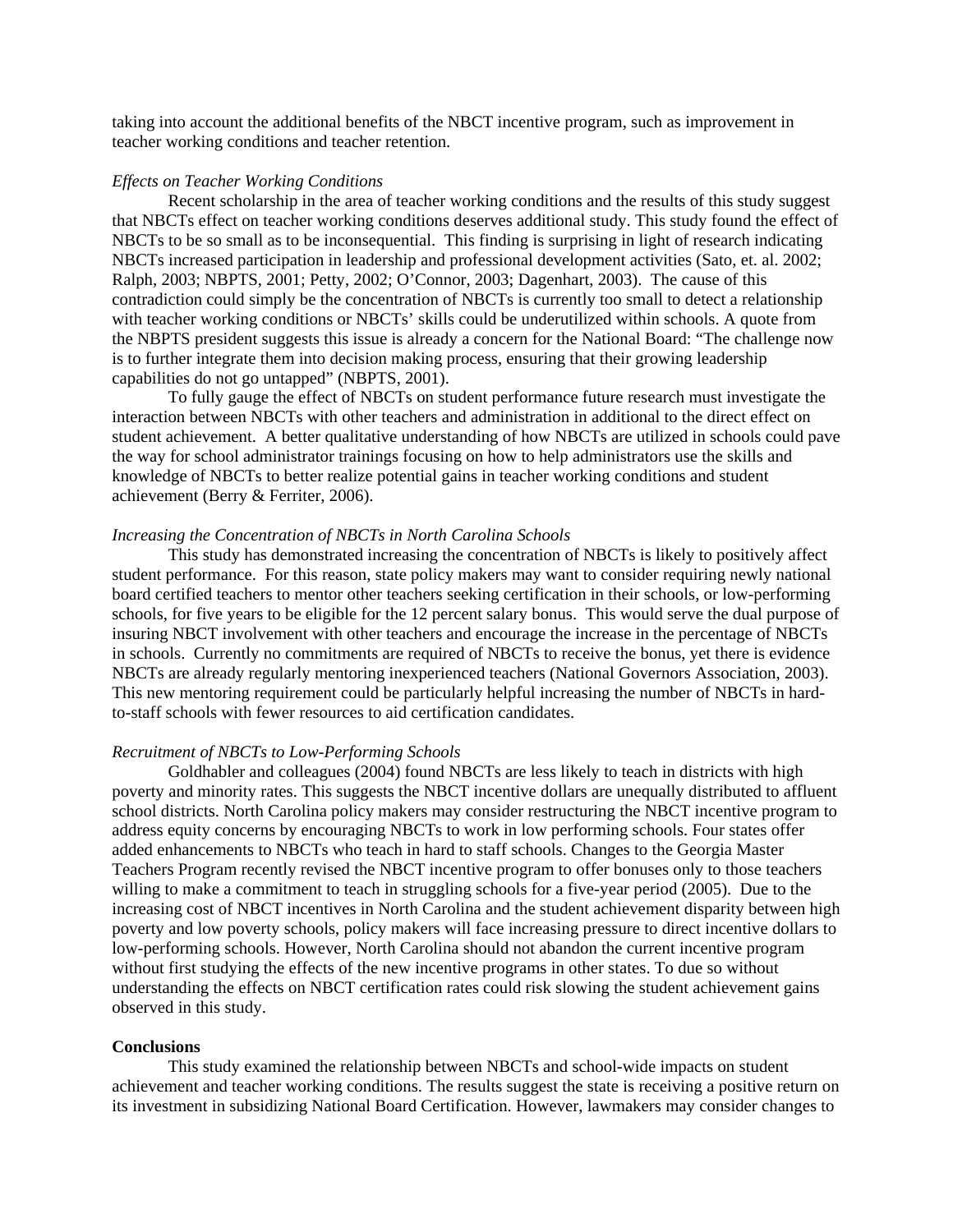the program to fully realize the potential of NBCTs and spread the benefits of the program more equitably across the state. Perhaps with focused improvements, the North Carolina NBCT incentive program could become a school improvement program in addition to rewarding highly qualified teachers. **APPENDIX A:** 

## **National Board of Professional Teaching Standards Five Core Propositions of What Teachers Should Know and Do**

**1. Teachers are committed to students and their learning***.* Accomplished teachers are dedicated to making knowledge accessible to all students. They act on the belief that all students can learn. They treat students equitably, recognizing the individual differences that distinguish one student from another and taking account of these differences in their practice. They adjust their practice based on observation and knowledge of their students' interests, abilities, skills, knowledge, family circumstances, and peer relationships.

Accomplished teachers understand how students develop and learn. They incorporate the prevailing theories of cognition and intelligence in their practice. They are aware of the influence of context and culture on behavior. They develop students' cognitive capacity and their respect for learning. Equally important, they foster students' self-esteem, motivation, character, civic responsibility, and their respect for individual, cultural, religious and racial differences.

**2. Teachers know the subjects they teach and how to teach those subjects to students***.* Accomplished teachers have a rich understanding of the subject(s) they teach and appreciate how knowledge in their subject is created, organized, linked to other disciplines and applied to real-world settings. While faithfully representing the collective wisdom of our culture and upholding the value of disciplinary knowledge, they also develop the critical and analytical capacities of their students.

Accomplished teachers command specialized knowledge of how to convey and reveal subject matter to students. They are aware of the preconceptions and background knowledge that students typically bring to each subject and of strategies and instructional materials that can be of assistance. They understand where difficulties are likely to arise and modify their practice accordingly. Their instructional repertoire allows them to create multiple paths to the subjects they teach, and they are adept at teaching students how to pose and solve their own problems.

**3. Teachers are responsible for managing and monitoring student learning.** Accomplished teachers create, enrich, maintain, and alter instructional settings to capture and sustain the interest of their students and to make the most effective use of time. They also are adept at engaging students and adults to assist their teaching and at enlisting their colleagues' knowledge and expertise to complement their own. Accomplished teachers command a range of generic instructional techniques, know when each is appropriate, and can implement them as needed. They are as aware of ineffectual or damaging practice as they are devoted to elegant practice.

They know how to engage groups of students to ensure a disciplined learning environment, and how to organize instruction to allow the schools' goals for students to be met. They are adept at setting norms for social interaction among students and between students and teachers. They understand how to motivate students to learn and how to maintain their interest even in the face of temporary failure. Accomplished teachers can assess the progress of individual students as well as that of the class as a whole. They employ multiple methods for measuring student growth and understanding and can clearly explain student performance to parents.

**4. Teachers think systematically about their practice and learn from experience.** Accomplished teachers are models of educated persons, exemplifying the virtues they seek to inspire in students - curiosity, tolerance, honesty, fairness, respect for diversity and appreciation of cultural differences -- and the capacities that are prerequisites for intellectual growth: the ability to reason and take multiple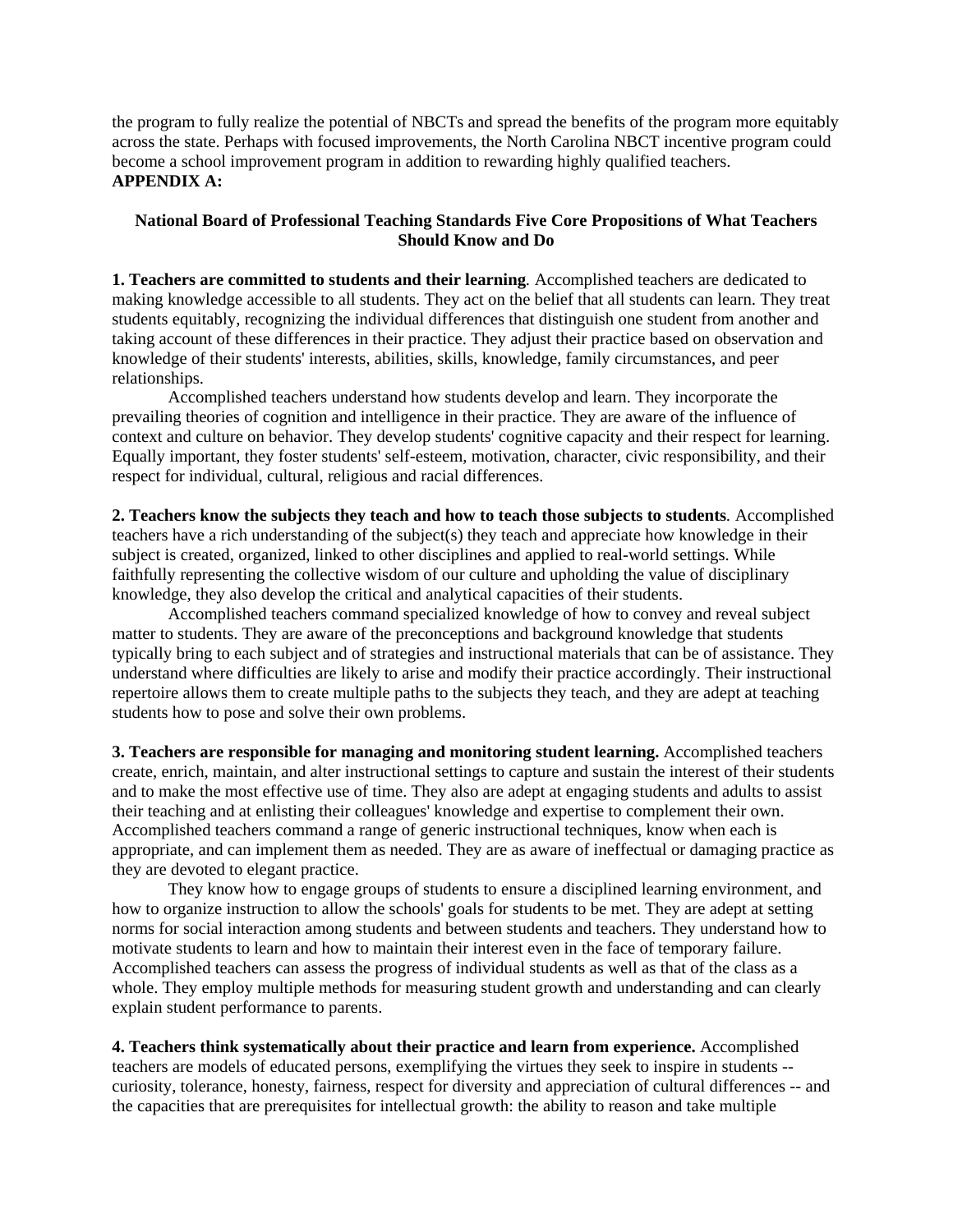perspectives to be creative and take risks, and to adopt an experimental and problem-solving orientation. Accomplished teachers draw on their knowledge of human development, subject matter and instruction, and their understanding of their students to make principled judgments about sound practice. Their decisions are not only grounded in the literature, but also in their experience. They engage in lifelong learning that they seek to encourage in their students. Striving to strengthen their teaching, accomplished teachers critically examine their practice, seek to expand their repertoire, deepen their knowledge, sharpen their judgment and adapt their teaching to new findings, ideas and theories.

**5. Teachers are members of learning communities.** Accomplished teachers contribute to the effectiveness of the school by working collaboratively with other professionals on instructional policy, curriculum development, and staff development. They can evaluate school progress and the allocation of school resources in light of their understanding of state and local educational objectives. They are knowledgeable about specialized school and community resources that can be engaged for their students' benefit, and are skilled at employing such resources as needed. Accomplished teachers find ways to work collaboratively and creatively with parents, engaging them productively in the work of the school.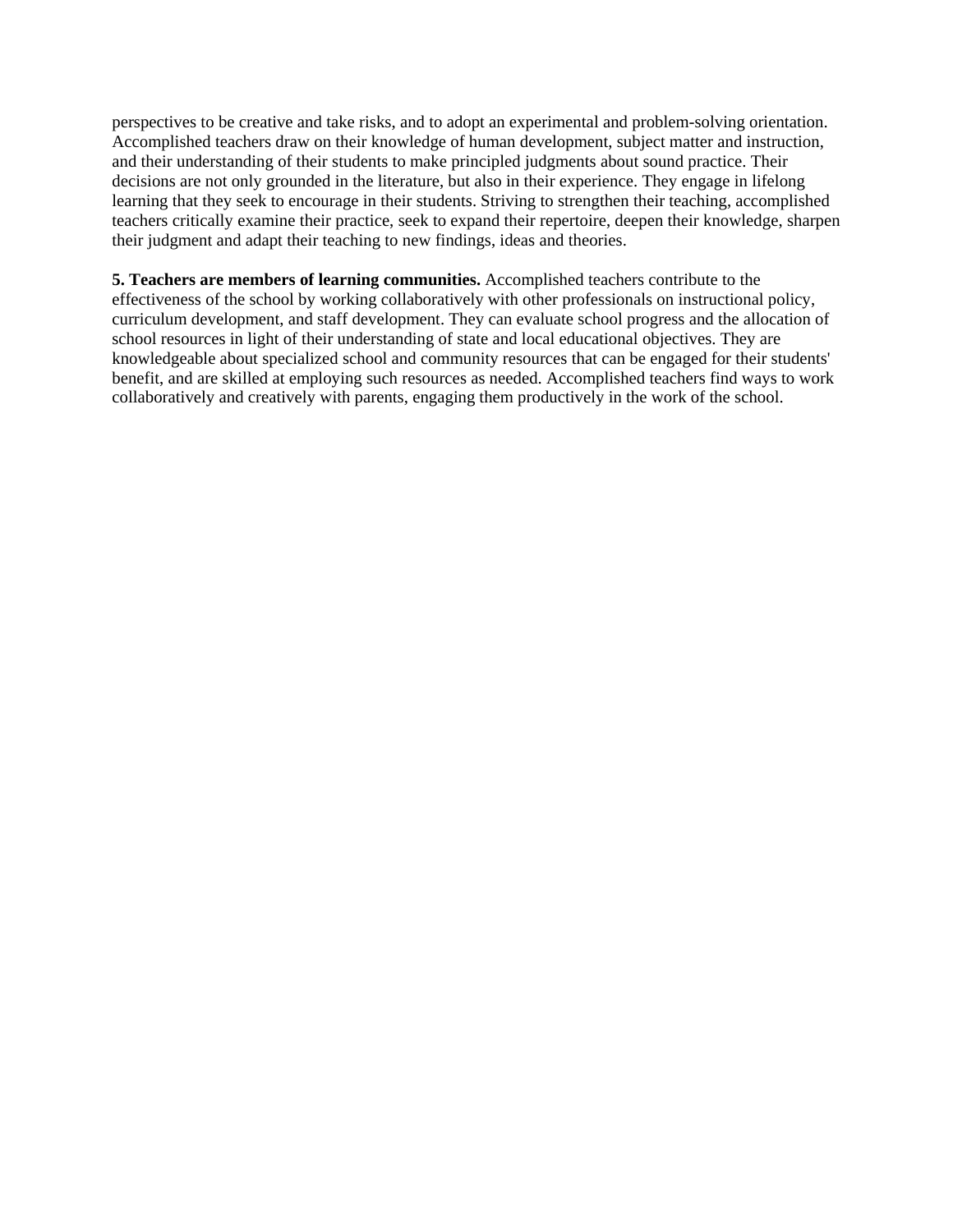# **FIGURE 1: Regression Results**

## **Student Performance**

| <b>Independent Variables</b> | Unstandardized<br><b>Coefficients</b> |
|------------------------------|---------------------------------------|
| NBCT 2002-2003               | $0.094**$                             |
| Free and Reduced Lunch       | $-0.008**$                            |
| Native American              | $-0.074***$                           |
| Asian                        | $0.215***$                            |
| Hispanic                     | $-0.053*$                             |
| Black                        | $-0.167***$                           |
| <b>Lateral Entry</b>         | $-0.499***$                           |
| <b>Advanced Degree</b>       | $-0.022$                              |

**Adjusted R Square = .363 F = 164.4\*\*\***  p≤.10\*, p≤.05\*\*, p≤.01\*\*\*

# **FIGURE 2: ANOVA Results**

# **Description of School Groups**

|               | Percentage   | <b>Student</b><br>Performance |     |
|---------------|--------------|-------------------------------|-----|
| <b>Groups</b> | of NBCTs     | Mean                          | N   |
| <b>None</b>   |              | 80.78                         | 592 |
| Low           | $.01 - 3.6$  | 82.34                         | 438 |
| <b>Medium</b> | $3.61 - 7.4$ | 84.29                         | 517 |
| High          | $7.4 - 40$   | 86.35                         | 516 |

# **Multiple Comparisons**

| <b>Comparison of</b><br><b>Groups</b> |        | <b>Difference</b><br>in Means |
|---------------------------------------|--------|-------------------------------|
| None                                  | Low    | $-1.559$                      |
|                                       | Medium | $-3.510***$                   |
|                                       | High   | $-5.572***$                   |
| Low                                   | None   | 1.559                         |
|                                       | Medium | $-1.951**$                    |
|                                       | High   | $-4.013***$                   |
| Medium                                | None   | 3.510***                      |
|                                       | Low    | 1.951**                       |
|                                       | High   | $-2.062**$                    |
| High                                  | None   | 5.572***                      |
|                                       | Low    | 4.013***                      |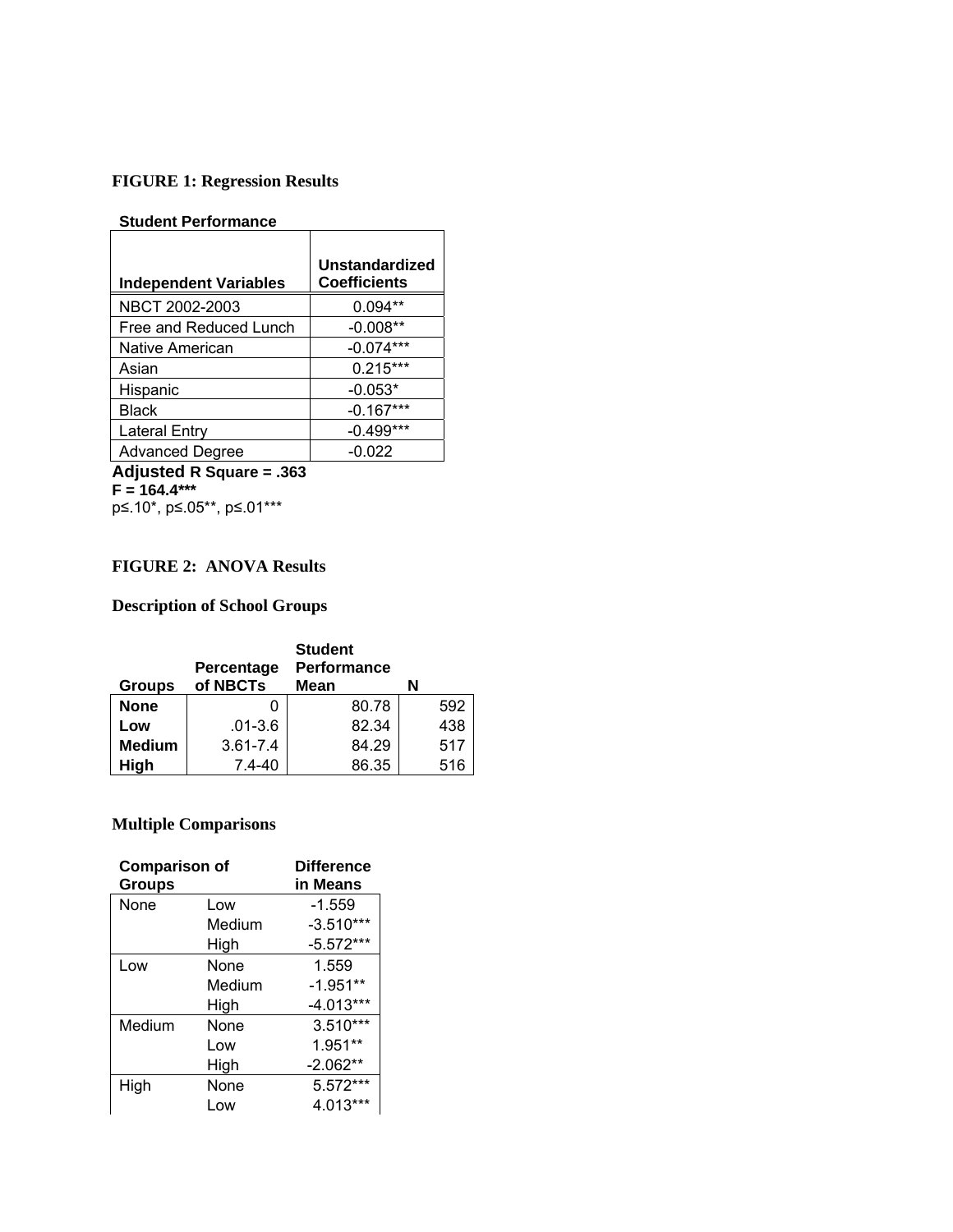p≤.10\*, p≤.05\*\*, p≤.01\*\*\*

## **FIGURE 3 – Teacher Working Conditions Regression Results**

 $\top$ 

 $\overline{\phantom{a}}$ 

 $\overline{\phantom{a}}$ 

# **Empowerment Index**

| <b>Independent Variables</b> | Unstandardized<br><b>Coefficients</b> |
|------------------------------|---------------------------------------|
| NBCT 2002-2003               | $0.006**$                             |
| Free and Reduced Lunch       | $0.001***$                            |
| Native American              | 0.001                                 |
| Asian                        | $-0.012***$                           |
| Hispanic                     | $-0.005***$                           |
| <b>Black</b>                 | $-0.003***$                           |
| <b>Lateral Entry</b>         | $-0.014***$                           |
| <b>Advanced Degree</b>       | $0.002*$                              |

**Adjusted R Square = .080 F = 21.855\*\*\*** 

p≤.10\*, p≤.05\*\*, p≤.01\*\*\*

## **Leadership Index**

| Unstandardized<br><b>Coefficients</b> |
|---------------------------------------|
| 0.001                                 |
| $0.001***$                            |
| 0.001                                 |
| $-0.012***$                           |
| $-0.003*$                             |
| $-0.003***$                           |
| $-0.012***$                           |
| 0.001                                 |
|                                       |

**Adjusted R Square = .056** 

**F = 15.235\*\*\*** 

p≤.10\*, p≤.05\*\*, p≤.01\*\*\*

#### **Professional Development Index**   $\Gamma$

| <b>Independent Variables</b> | <b>Unstandardized</b><br><b>Coefficients</b> |
|------------------------------|----------------------------------------------|
| NBCT 2002-2003               | 0.001                                        |
| Free and Reduced Lunch       | $0.001***$                                   |
| Native American              | $0.004***$                                   |
| Asian                        | $-0.010***$                                  |
| Hispanic                     | 0.001                                        |
| Black                        | $-0.001**$                                   |
| <b>Lateral Entry</b>         | $-0.012***$                                  |
| <b>Advanced Degree</b>       | 0.000                                        |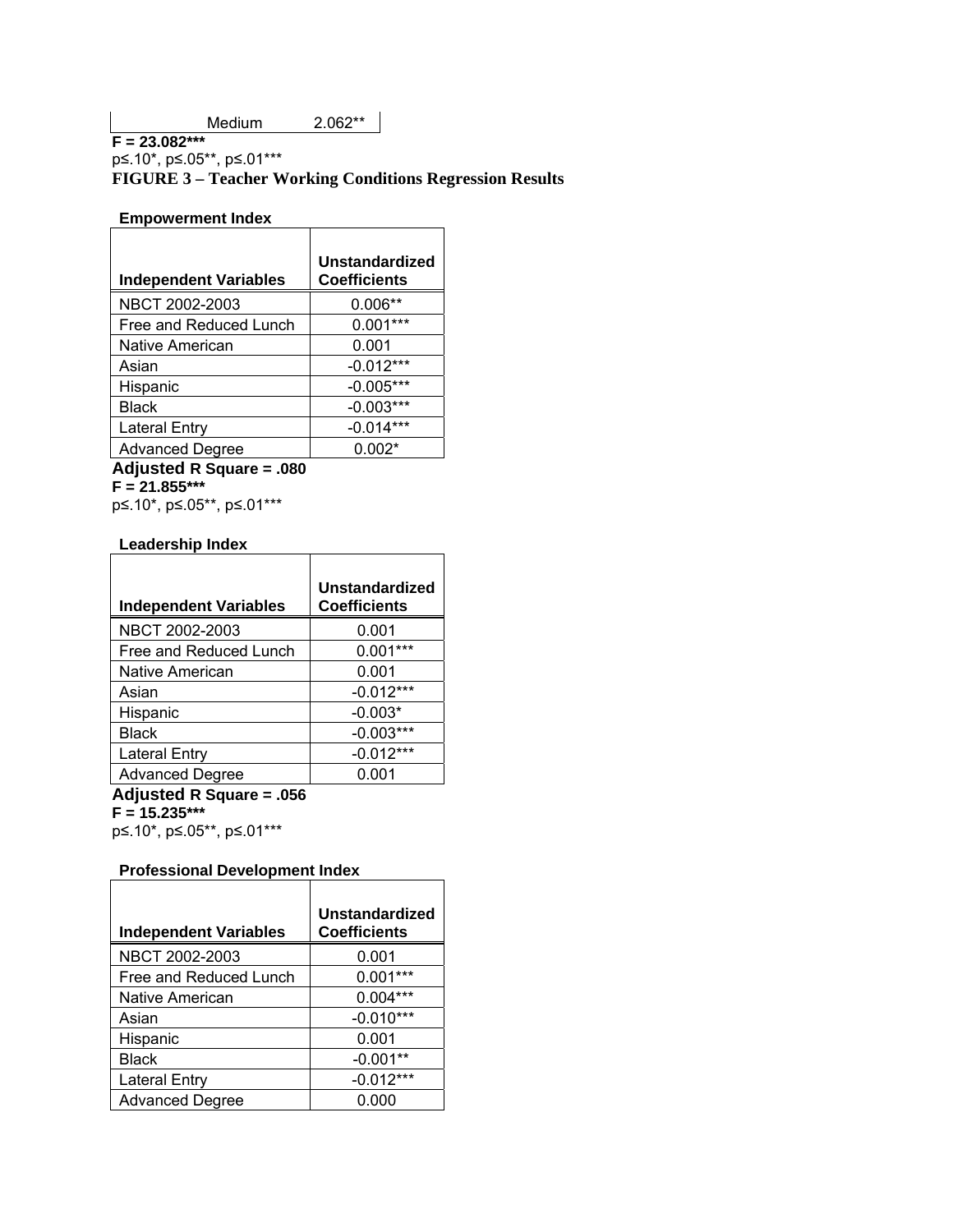- Berry, B., Ferriter, B. (2006). Every Child Deserves Our Best: Recommendations from North Carolina's National Board Certified Teachers on How to Support and Staff High-Needs Schools. Retrieved February 4, 2006 from:<http://www.teachingquality.org/pdfs/ncnbctrecs.pdf>
- Bond, L., Smith, T., Baker, W. K. & Hattie, J. A. (2000, September). The Certification System of the National Board for Professional Teaching Standards: A Construct Validity Study. Greensboro, North Carolina: Center for Educational Research and Evaluation, The University of North Carolina at Greensboro.
- Brannick, J. (1999). Decreasing the Staggering Costs of Turnover in your Organization. Retrieved February 2, 2006 from<http://www.brannickhr.com/Article-Retention.html>
- Carnegie Forum on Education and the Economy. (1986, May) A Nation Prepared: Teachers for the 21st Century, the Report of the Task Force on Teaching as a Profession. Washington, DC.
- Dagenhart, D. B. (2002). Comparing the Wants and Needs of National Board Certified with non-National Board Certified Middle School Teachers for Personal Job Success and Satisfaction. Unpublished doctoral dissertation, College of Education, University of North Carolina, Chapel Hill.
- Ferguson, G.A. (1988) Teachers' perceptions and expectations and the black-white test score gap (273- 317). In C. Jenks and M. Phillips (Eds.), The black-white test score gap. Washington, DC: Brookings Institution Press.
- Georgia Master Teacher Program; Academic Coach Program; establishment; regulations. Article 6, Chapter 2 of Title 20 of the Official Code of Georgia (2005). Retrieved 3-9-06, from http://www.legis.state.ga.us/legis/2005\_06/pdf/sb34.pdf
- Goldhaber, D. (2002). The mastery of good teaching: Surveying the evidence on student achievement and teacher characteristics. Education Next, 2 (1), 50-55.
- Goldhaber, D. D. & Anthony, E. (2004) Can Teacher Quality be Effectively Assessed? Retrieved on September 15, 2005, from [www.crpe.org/workingpapers/pdf/NBPTSquality\\_report.pdf](http://www.crpe.org/workingpapers/pdf/NBPTSquality_report.pdf)
- Goldhabler, D., Choi, H., Cramer, L. (2004). A Descriptive Analysis of the Distribution of NBPTS Certified Teachers in North Carolina. Retrieved January 15, 2006 from: [http://crpe.org/workingpapers/pdf/Goldhaber\\_NBPTS\(6-3-04\).pdf](http://crpe.org/workingpapers/pdf/Goldhaber_NBPTS(6-3-04).pdf)
- Hanushek, Eric A.; Kain, John F.; Rivkin, Steven G. (2004).[The Revolving Door.](http://web28.epnet.com.libproxy.lib.unc.edu/citation.asp?tb=1&_ug=sid+B6AFF2F6%2D340C%2D4390%2D9271%2D47DCBBDB5A09%40sessionmgr4+dbs+eric+cp+1+1A5B&_us=frn+1+hd+False+hs+False+or+Date+fh+False+ss+SO+sm+ES+sl+%2D1+dstb+ES+mh+1+ri+KAAACBYC00100288+BD4E&_uso=hd+False+tg%5B2+%2D+tg%5B1+%2DAU+tg%5B0+%2DAU+st%5B2+%2D+st%5B1+%2DRivkin+st%5B0+%2DHanushek+db%5B0+%2Deric+op%5B2+%2DAnd+op%5B1+%2DAnd+op%5B0+%2D+EC32&fn=1&rn=1) Education Next, v4 n1 p76-82.
- Haycock, K. (1998, Summer). Good teaching matters…a lot. Retrieved January 30, 2005, from [http://www2.edtrust.org/NR/rdonlyres/0279CBF-B729-4260-AB6E-](http://www2.edtrust.org/NR/rdonlyres/0279CBF-B729-4260-AB6E-359FD3C374A7/0/k16_summer98.pdf)[359FD3C374A7/0/k16\\_summer98.pdf](http://www2.edtrust.org/NR/rdonlyres/0279CBF-B729-4260-AB6E-359FD3C374A7/0/k16_summer98.pdf) http://www.rethinking schools.org/archive/15\_04/Ohio154.shtml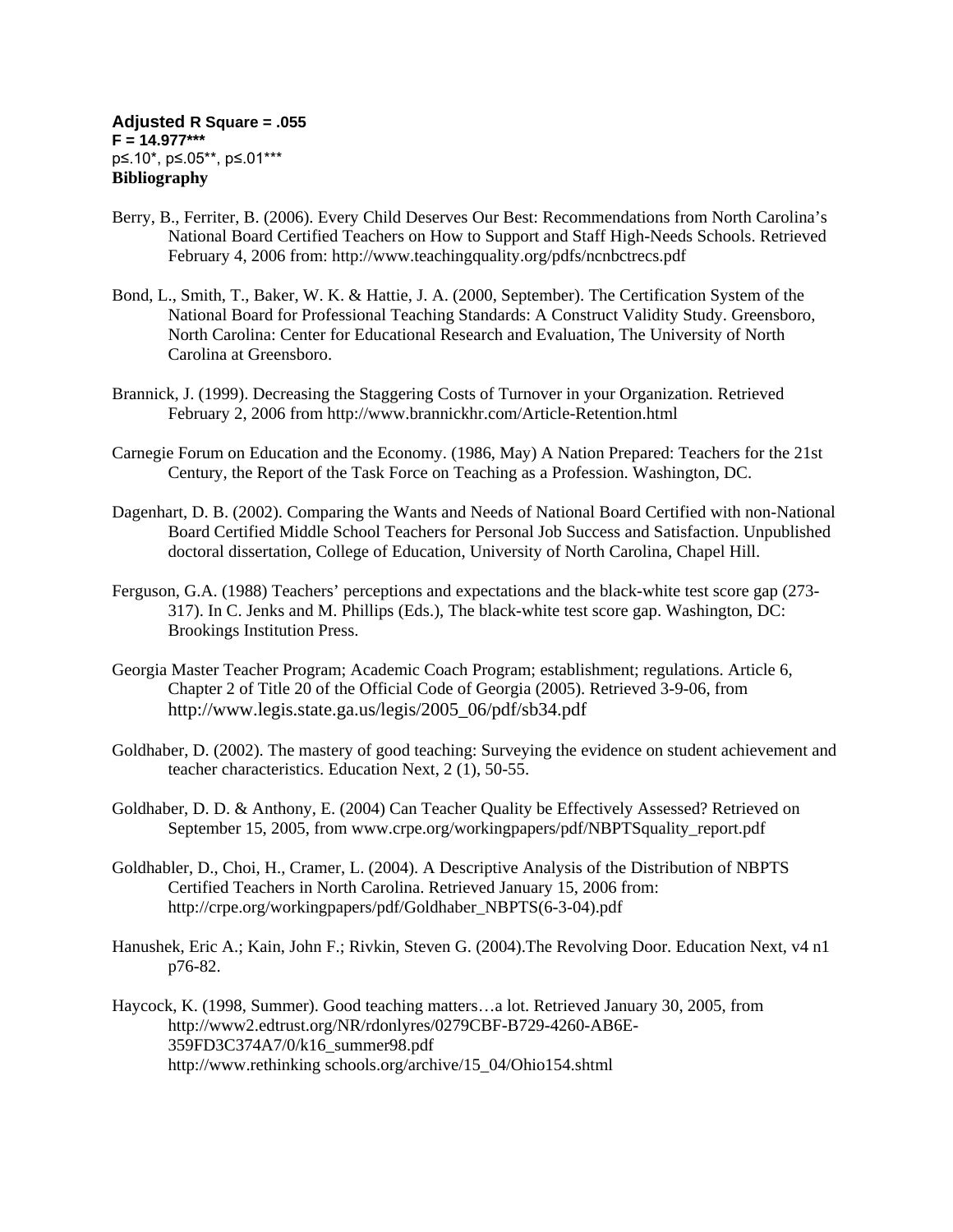- Kupermintz, H. (2003). Teacher Effects and Teacher Effectiveness: A Validity Investigation of the Tennessee Value Added Assessment System. Educational Evaluation and Policy Analysis, 25(3), 287-298.
- Louis, K. S., Marks, H.M., Kruse, S. (1994). Teachers' Professional Community in Restructuring Schools. Wisconsin Center for Education Research; Center on Organization and Restructuring of Schools, Madison, WI.
- National Board for Professional Teaching Standards (2001). Leading from the Classroom. Retrieved on January 18, 2006 from: [http://www.nbpts.org/pdf/leading\\_from\\_the\\_classroom.pdf](http://www.nbpts.org/pdf/leading_from_the_classroom.pdf)
- National Board for Professional Teaching Standards, (1989). Toward High and Rigorous Standards for the Teaching Profession: Initial policies and Perspectives of the National Board for Professional Teaching Standards. Detroit.
- National Governors Association (2003). NCLB: Teacher Quality Promising Practices. Retrieved February, 2 from: [http://www.nga.org/center/divisions/1,1188,C\\_ISSUE\\_BRIEF^D\\_5268,00.html](http://www.nga.org/center/divisions/1,1188,C_ISSUE_BRIEF%5ED_5268,00.html)
- O'Connor, K. A. (2003). Identifying the Wants and Needs of North Carolina Upper Elementary (Grades 3-5) National Board and non-National Board Teacher for Job Success and Satisfaction. Ann Arbor, MI: Proquest Information and Learning Company
- Petty, T. M. (2002). Identifying the Wants and Needs of North Carolina High School Mathematics Teachers for Job Success and Satisfaction. Ann Arbor, MI: Proquest Information and Learning Company.
- Podgursky (2001). Defrocking the National Board. Education Next. 1 (2), 79-82.
- Ralph, D. E. (2003). National Board Certified Teachers' Views of the Certification a Process and its Effect on the Professional School Culture. Ann Arbor, MI: Proquest Information and Learning Company.
- Rapp, D. (2001). Ohio Teachers Give Tests an F. Rethinking Schools, 15(4). Retrieved February 2, 2006 from: [http://www.rethinkingschools.org/archive/15\\_04/Ohio154.shtml](http://www.rethinkingschools.org/archive/15_04/Ohio154.shtml)
- Sato, M., Hyler, M. E., & Monte-Sano, C.. (2002, April). [The National Board certification process and its](http://nbrc.stanford.edu/research/leadership.pdf)  [impact on teacher leadership.](http://nbrc.stanford.edu/research/leadership.pdf) Paper presented at the annual meeting of the American Educational Research Association, New Orleans, LA.
- Schutz, A. & Moss, P. A., (2004, July 20). Reasonable Decision in Portfolio Assessment: Evaluating Complex Evidence of Teaching. Education Policy Analysis Archives, 12(33). Retrieved January 15, 2006 from<http://epaa.asu.edu/epaa/v12n33>.
- Stephens, A. D. (2003, September). The Relationship between National Board Certification for Teachers and Student Achievement. Unpublished doctoral dissertation, College of Education, University of South Carolina, Columbia.
- Stone, J. E. (2002). The Value-Added Achievement Gains of BBPTS Certified Teachers in Tennessee: A Brief Report. Retrieved September 15, 2005 from [http://www.education](http://www.education-consumers.com/briefs/stoneNBPTS.shtm)[consumers.com/briefs/stoneNBPTS.shtm](http://www.education-consumers.com/briefs/stoneNBPTS.shtm)